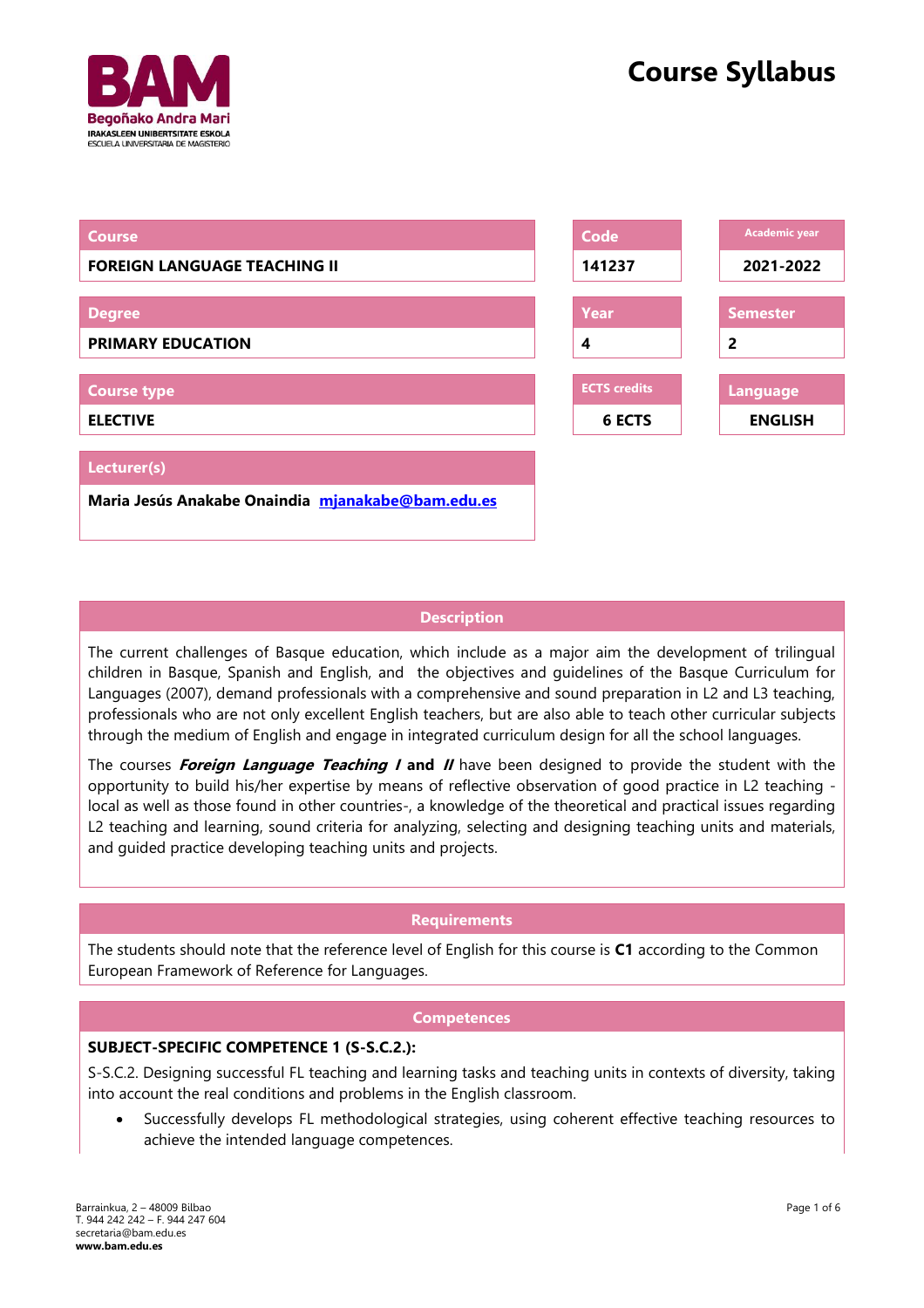

- Designs teaching and learning activities in contexts of diversity, bearing in mind real conditions in the classroom.
- Effectively boosts the classroom interactions required for FL learning making use of the communicative skills needed for this.
- Promotes multicultural education and carries out activities aimed at appreciating the wealth of cultural differences.

# **SUBJECT-SPECIFIC COMPETENCE 2 (S-S.C.4.):**

S-S.C.4. Effectively advising and guiding students, individually and as a group, particularly those with difficulties or special needs, to help their comprehensive (personal, social, academic) development:

• Guides and supports students to tackle and manage their own learning through appropriate activities and checklists which allow students to reflect on their own skills and their own learning process.

#### **GENERIC COMPETENCE (G.C.3.2.):**

**G.C.3.2. CRITICAL THINKING (Level 2**). **Analysing the logic of own and others' judgements, weighing their personal and social implications. Having positive impact on team with a systemic, dynamic vision.** 

- Formulates own judgements and evaluations.
- Considers others' judgements.
- Makes judgements based on internal criteria (internal consistency, logic, congruency, reliability, etc.).
- Weighs the practical implications of decisions and proposals.

# **Contents**

**Foreign Language Teaching II** is a course designed to provide the students with sound knowledge, criteria and skills for effective intervention in L2 learning process of Primary school children.

• **Part 1:**

-Teaching foreign languages communicatively-A Common European Framework approach.

-English teaching programs at Basque schools (AMCO, ELEANITZ, INEBI…).

-Analyzing, evaluating and comparing English textbooks and Teaching Units for language learning at Primary School.

- **Part 2:** Practical skills and techniques for teaching English at Primary:
	- **-**Presenting and practising vocabulary and structures;
	- **-**Asking questions and questioning strategies;

**-**Eliciting;

-Pairwork and groupwork;

-Role plays;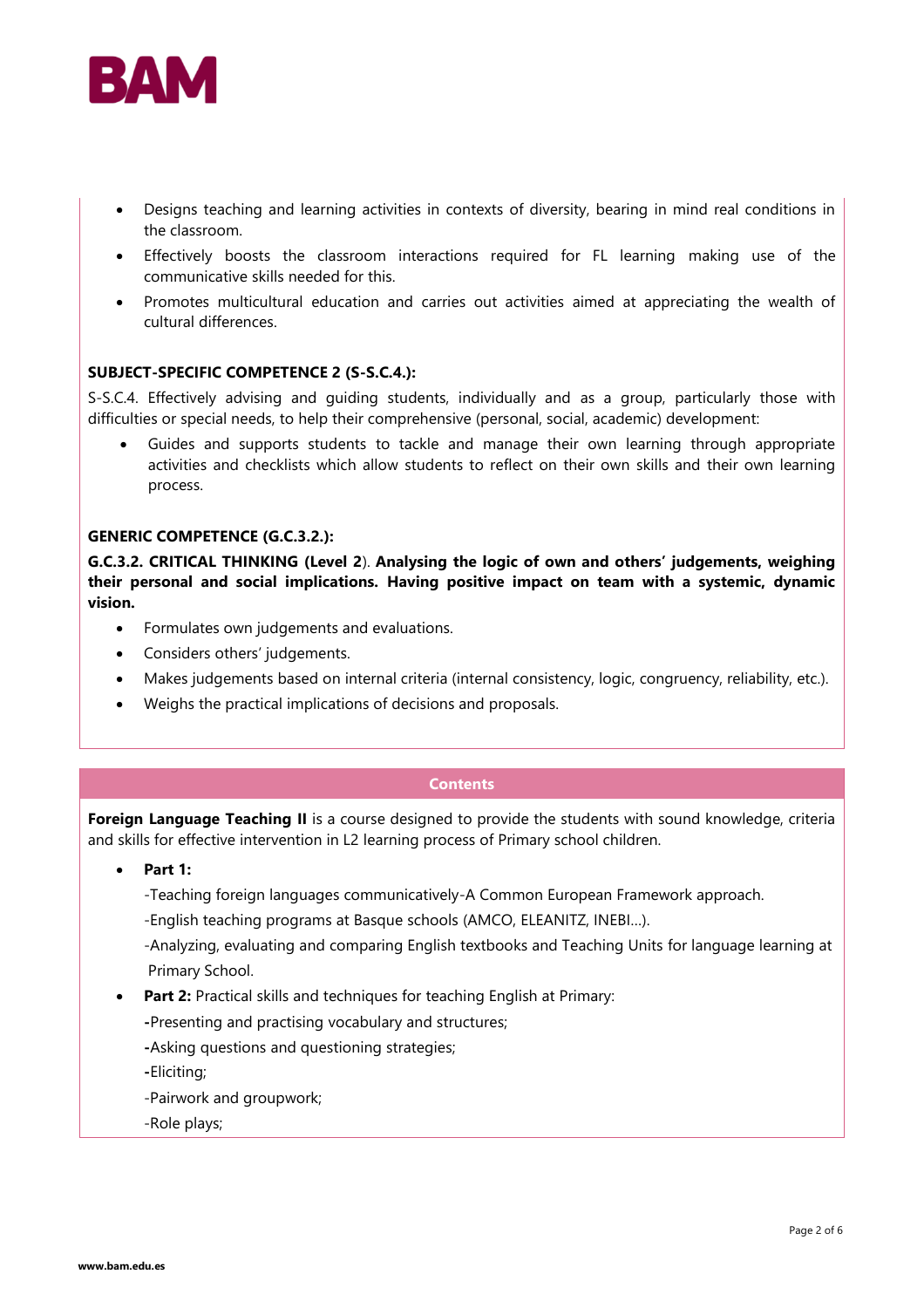

- -Communicative activities;
- -Using visual aids effectively;
- -Interaction strategies;
- -Correcting errors;
- -Classroom Tests;
- -Lesson Planning;
- -Planning a week's teaching…

# **Teaching and learning strategies**

- The student's **experiential context** will be worked through questionnaires and interactive activities for the activation of own experience and previous knowledge in foreign language learning, own learning styles, and skills and competences developed in previous courses. Approx. 5% ECTs.
- **Reflective observation** will be developed through questioning and systematic observation, typically of teaching units, case studies and, models, such as those provided by professionals at work, teaching materials, audiovisual materials, peer work, own practice and own productions. Approx. 30% ECTs.
- **Conceptualizing** will be worked through lectures, guided reading of reference texts and classdiscussions, followed by reflective and theory-building activities. Approx. 15% ECTs.
- **Experimentation** will be mainly developed designing, adapting and evaluating authentic teaching units and by hands-on practical activities in the form of powerpoint presentations, projects, complex tasks, simulations and micro-teaching. Approx. 50% ECTs.

#### **Assessment**

The following techniques and tools will be used for the assessment of this course:

- Analysis and evaluation of English programs, textbooks and teaching units for language learning.
- Design of Teaching Units/Teaching-Learning sessions.
- Oral presentations.
- Microteaching tasks.
- Coursework related to class activities (e.g. based on readings and class discussions, analysis of activities, teaching units and teaching models, case studies, observation sheets…).
- Group and individual written assignments.
- **-On-going assessment** during the learning process and final mark given at the end of the course.

# **-Assessment elements:**

- Presenting an English program/textbook (based on students' experience during Practicum II) (Part 1): **25%**
- Analysis, evaluation and comparison of English textbooks and Teaching Units (Part 1): **25%**
- Design of authentic Teaching/Learning sessions (Part 2): **25%**
- Final Exam (Parts 1 & 2): **25%**

# **- It is compulsory to pass the 4 assessment elements above to pass this course.**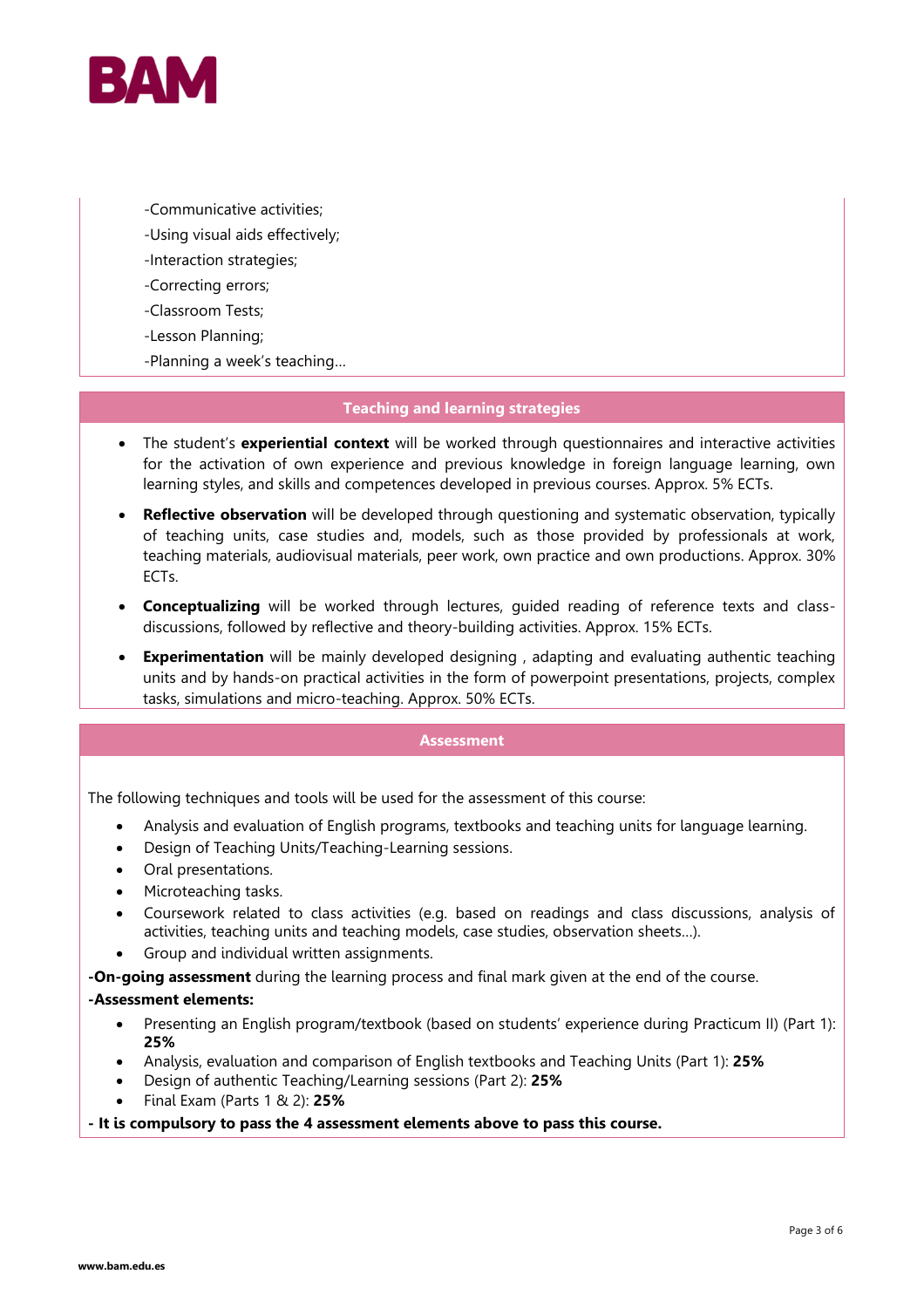

- **- All competences must be passed in order to pass this course.**
- The reference level of English for this course is **C1** of the EFRL.
- All tasks must be submitted at due time.
- **Class attendance is a requirement.** Students who are unable to attend class must tell the lecturer.
- The work presented will in every occasion follow the academic conventions for the type of piece involved.
- Presentation and linguistic accuracy will be taken into account, and no-sub-standard piece of work will be admitted, and therefore, marked.
- Plagiarism of part or the whole of a piece of work leads to automatic failing of the course with a 0 result on the official academic records.
- In the event of the student not passing the course, s/he has the right to resit, where s/he will just have to repeat or submit the assessment pieces related to the failed competences.

# **Bibliography**

Second language learning and teaching:

Cook, Vivian (1996). *Second Language Learning and Language Teaching*, 2<sup>nd</sup> edn. (Arnold).

- Consejo de Europa (2002). Marco común europeo de referencia para las lenguas (www doc) [URL: [http://cvc.cervantes.es/obref/marco/\]](http://cvc.cervantes.es/obref/marco/).
- Council of Europe (2001). A Common European Framework of Reference (Strasbourg: Council of Europe). Downloadable from: http://www.coe.int/t/dg4/linguistic/source/Framework\_EN.pdf
- Currículo vasco (2007). "Lengua vasca y literatura, Lengua castellana y literatura", pp. 146-176 (Nota: el currículo vasco está disponible en: [http://www.hezkuntza.ejgv.euskadi.net/r43-](http://www.hezkuntza.ejgv.euskadi.net/r43-573/es/contenidos/informacion/dif10_curriculum_berria/es_5495/adjuntos/iv_eranskina_04_hizkuntzak.pdf) [573/es/contenidos/informacion/dif10\\_curriculum\\_berria/es\\_5495/adjuntos/iv\\_eranskina\\_04\\_hizkuntzak.pdf](http://www.hezkuntza.ejgv.euskadi.net/r43-573/es/contenidos/informacion/dif10_curriculum_berria/es_5495/adjuntos/iv_eranskina_04_hizkuntzak.pdf)

# **Doff, Adrian (1988). Teach English (Cambridge University Press).**

Ellis, Rod (2003). Task-based Language Learning and Teaching (Oxford University Press).

Ellis, Rod (1985). Understanding Second Language Acquisition (Oxford University Press).

- Ellis, Rod (2005). Bigarren hizkuntzaren jabetzea eta hizkuntzen pedagogia (Bilbao: Euskal Herriko Unibertsitatea).
- Equipo "Pygmalion" (1983). El enfoque comunicativo en la escuela: Una nueva orientación para la enseñanza del inglés (Madrid: EDI-6).
- Estaire, Sheila (1999). Tareas para hacer cosas en español: Principios y práctica de la enseñanza de lenguas extranjeras mediante tareas (Universidad Antonio de Nebrija).
- Europako Kontsilua (2005). Ikaskuntza Irakaskuntza eta Ebaluaziorako Europako Erreferentzia Markoa (HABE) / (www doc [URL: http://www.habe.euskadi.net/s23-

4728/eu/contenidos/informacion/oinarrizko\_kontzeptuak/eu\_9716/adjuntos/erreferentzi\_markoa.pdf].

Fernández, Sonsoles (1996). Estrategias de aprendizaje de la lengua extranjera (Universidad Antonio de Nebrija).

Fernández, Sonsoles (1997). Interlengua y análisis de errores (Edelsa).

Giovannini. Arno, et al. (1999). *Profesor en acción*, vols. 1, 2 & 3 (Madrid : Edelsa).

Gower, Roger, et al. (1995). Teaching Practice Handbook, New edn. (Macmillan / Heinemann).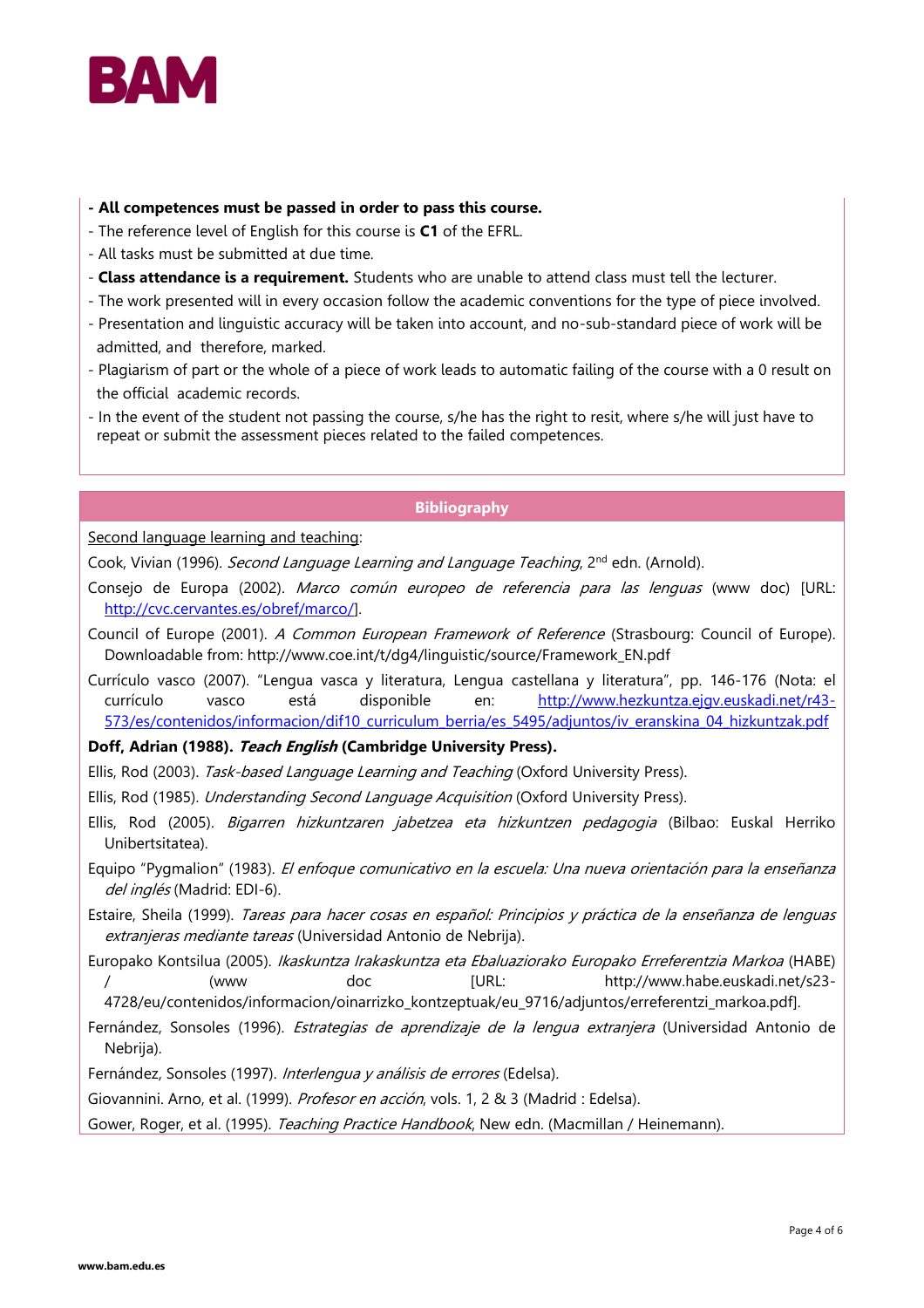

Hadfield, Jill, & Charles Hadfield (2007). Introduction to Teaching English (Oxford University Press).

Hearn, Izabella & Garcés Rodríguez, Antonio (coords.) (2003). *Didáctica del inglés para primaria* (Pearson).

House, Susan (1997). An Introduction to Teaching English to Children (London: Richmond), ISBN: 8429450947.

Larsen-Freeman, Diane (1986). Techniques and Principles in Language Teaching (Oxford University Press).

Lightbown, Patsy M., & Nina Spada (2003). How Languages are Learned, 3rd edn. (Oxford University Press).

Lindsay, Cora, & Paul Knight (2006). Learning and Teaching English: A Course for Teachers (Oxford University Press).

McCarthy, Michael (1991). *Discourse Analisis for Language Teachers* (Cambridge University Press).

Mitchell, Rosamond & Myles, Florence (1998). Second Language Learning Theories (Arnold).

**Moon, Jayne (2000). Children Learning English. A Guidebook for English Language Teachers (Macmillan / Heinemann).**

Parrott, Martin (1993). Tasks for Language Teachers: A Resource Book for Training and Development (Cambridge University Press).

Pérez Esteve, Pilar, & Vicent Roig Estruch (2004). Enseñar y aprender inglés en educación infantil y primaria, 2 vols. (ICE-Horsori).

Phillips, Diane, Burwood, Sarah, and Dunford, Helen. *Projects with Young Learners* (Oxford University Press). Phillips, Sarah (1993). Young Learners (Oxford University Press).

Reilly, Vanessa, & Sheila M. Ward (2003 [1997]). Very Young Learners (Oxford University Press).

Roth, Genevieve (19989. Teaching Very Young Children: Pre-school and Early Primary (Richmond). Scrivener, Jim (2005). Learning Teaching (Macmillan).

# **Tanner, Rosie & Green, Catherine (1998). Tasks for Teacher Education. Coursebook (Longman).**

# **Ur, Penny (1999). A Course in Language Teaching (Cambridge University Press).**

Wallace, Michael J. (1991). Training Foreign Language Teachers: A Reflective Approach (Cambridge University Press).

Willis, Dave & Willis, Jane (2007). *Doing Task-based Teaching* (Oxford University Press).

Willis, Jane (1999 ). Atazatan oinarritutako ikaskuntzarako lan-markoa (Donostia: HABE).

Skills development:

- Cant, Amanda, & Wendy Superfine (1997). *Developing Resources for Primary* (Richmond) (There is also a version in Spanish).
- Cassany, Daniel (1993). "Preguntas sobre la corrección de lo escrito", in Reparar la escritura (Barcelona: Graó), pp. 25- .
- Flowerdew, John & Miller, Lindsay (2005). Second Language Listening: Theory and Practice (Cambridge University Press).
- Hadfield, Jill (1992), Classroom Dynamics (Oxford University Press).
- Hadfield, Jill (2001), Presenting New Language (Oxford University Press).
- Hadfield, Jill, & Charles Hadfield (2000). Simple Listening Activities (Oxford University Press).
- Hadfield, Jill, & Charles Hadfield (2000). Simple Reading Activities (Oxford University Press).

Hadfield, Jill, & Charles Hadfield (2001). Simple Speaking Activities (Oxford University Press).